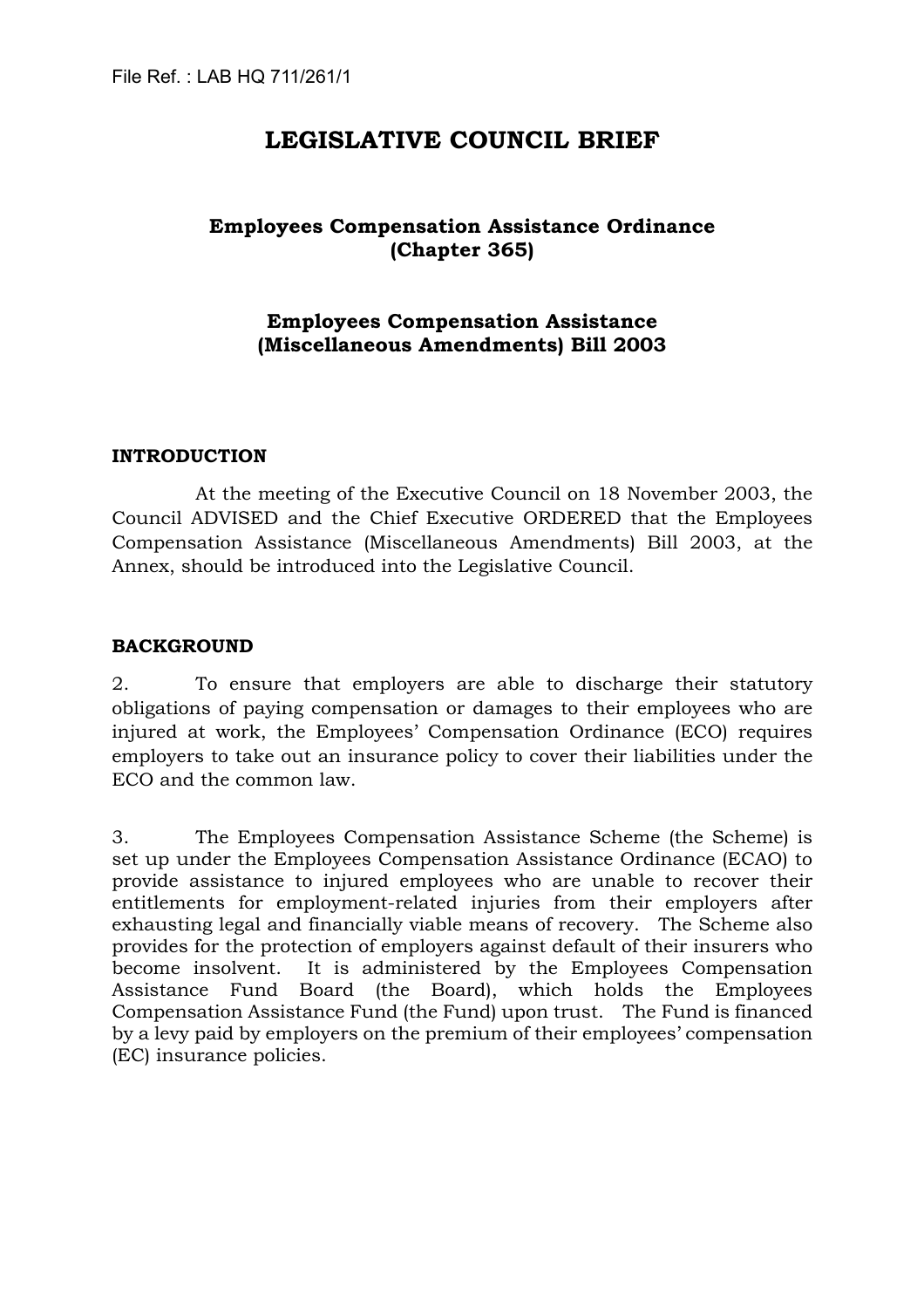## **THE PROPOSAL**

4. We propose that the ECAO and the Employees Compensation Assistance (Amendment) Ordinance 2002 (the Amendment Ordinance) should be amended to provide for the following –

- (a) to make it clear that the Board may, in the event of insurer insolvency, assist employers in meeting the costs incurred by them, or ordered against them, in legal proceedings in relation to claims for compensation or damages arising from an employment-related injury which happened to their employees; and
- (b) to clarify that, after the provision relating to insurer insolvency are excised from the ECAO, the ECAO will continue to cover those claims for which the insurer has become insolvent before the date on which the excision comes into effect, irrespective of whether the employer's liability to pay compensation or damages is determined before, on or after that date.

## **JUSTIFICATIONS**

 $\overline{a}$ 

## **(A) Assistance to Employers on Legal Costs**

5. Sections 17 and 18 of the ECAO provide that an employer may apply to the Board for the payment of compensation or damages for which he is liable if his insurer becomes insolvent. Section 23(7) further provides that in addition to the compensation or damages to be paid to an employer, the Board may also assist the employer in respect of the costs incurred by him in making the application under section 17 or 18.

6. In processing the cases affected by the insolvency of the HIH Group of insurance companies[1,](#page-1-0) the Board received advice from its legal advisers that the "costs in making the application" under section 23(7) might be narrowly interpreted to exclude costs incurred in the course of court proceedings brought by injured employees against their employers. Similarly, the Department of Justice (DoJ) also advised the Labour Department that the ECAO did not give power to the Board in assisting employers on the costs of such legal proceedings.

<span id="page-1-0"></span><sup>1</sup> On 9 April 2001, three insurers of the HIH Group were placed into provisional liquidation. A notice of insolvency in respect of the insurers was issued pursuant to section 20 of the ECAO. Employers who had taken out employees' compensation insurance policies with these HIH insurers are entitled to apply to the Board for assistance.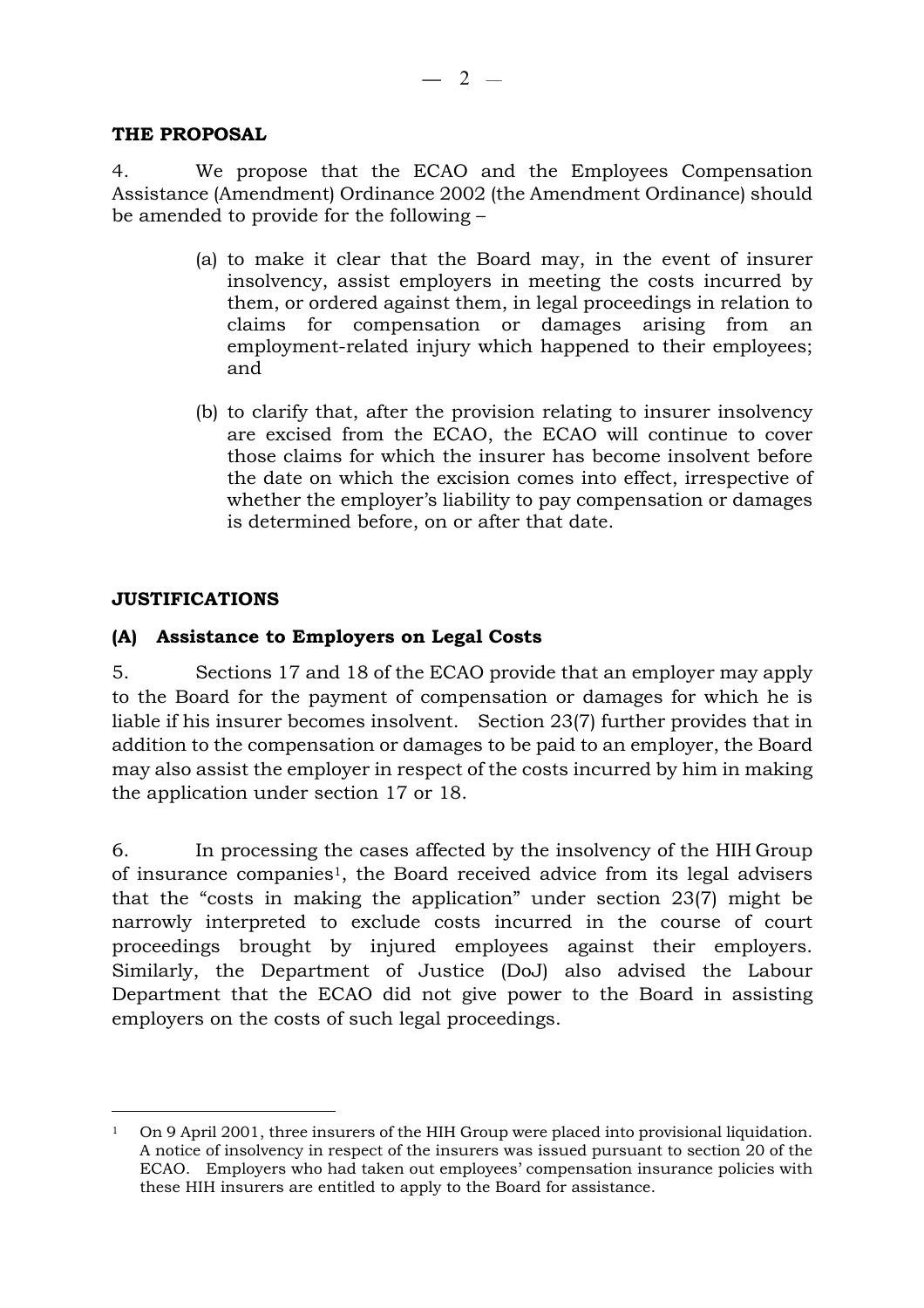7. As a common practice, an EC insurance policy normally indemnifies an employer for the legal costs that he has incurred or is liable to pay in proceedings relating to a claim that arose from work injuries. It would be inequitable to the employer, who has taken out an EC insurance policy covering such costs, has paid the statutory levy for the benefit of the Board, and has been assisted by the Board in paying compensation or damages to the injured employee, if he is denied assistance from the Board on legal costs in the event of his insurer's insolvency. Moreover, if the Board does not assist employers on legal costs, employers would have little incentive to defend the claims at court diligently even though they might have doubts on the claim. This would result in the Board having to join in the legal proceedings to contest the claims or paying the uncontested claims as awarded by the court. Even so, the Board could not assist the employer for legal costs payable to the injured employee as ordered by the Court.

8. Injured employees would also be affected if their employers defaulted on payment of the legal costs as ordered by the Court. In these circumstances, the injured employees would have to pay legal fees to their lawyers on their own account. This would reduce the amount of compensation that the employees could actually receive in the end.

9. It is proposed that amendments to the ECAO should be introduced so that in the event of insurer insolvency the Board may, in addition to assisting employers for compensation or damages, assist employers on legal costs in relation to proceedings brought by their employees for employment-related injuries.

## **(B) Transitional Arrangement for the Excision of the Protection of Insurer Insolvency**

10. The Amendment Ordinance, which aimed at introducing a series of reform measures to the Scheme, was enacted on 26 June 2002. It provides for, among other things, the excision of the protection for employers in the event of their insurer's insolvency when the Employees Compensation Insurer Insolvency Scheme[2](#page-2-0) (ECIIS) takes over such protection. The target date of such excision is 1 April 2004.

 $\overline{a}$ 

<span id="page-2-0"></span><sup>2</sup> Established in February 2003, the ECIIS is an administrative scheme operated by the insurance industry and financed by a charge (at 2% of the premium) imposed on insurers underwriting EC insurance policies. The scheme has been collecting the charge since April 2003 and would cover cases where the insurer becomes insolvent on or after 1 April 2004.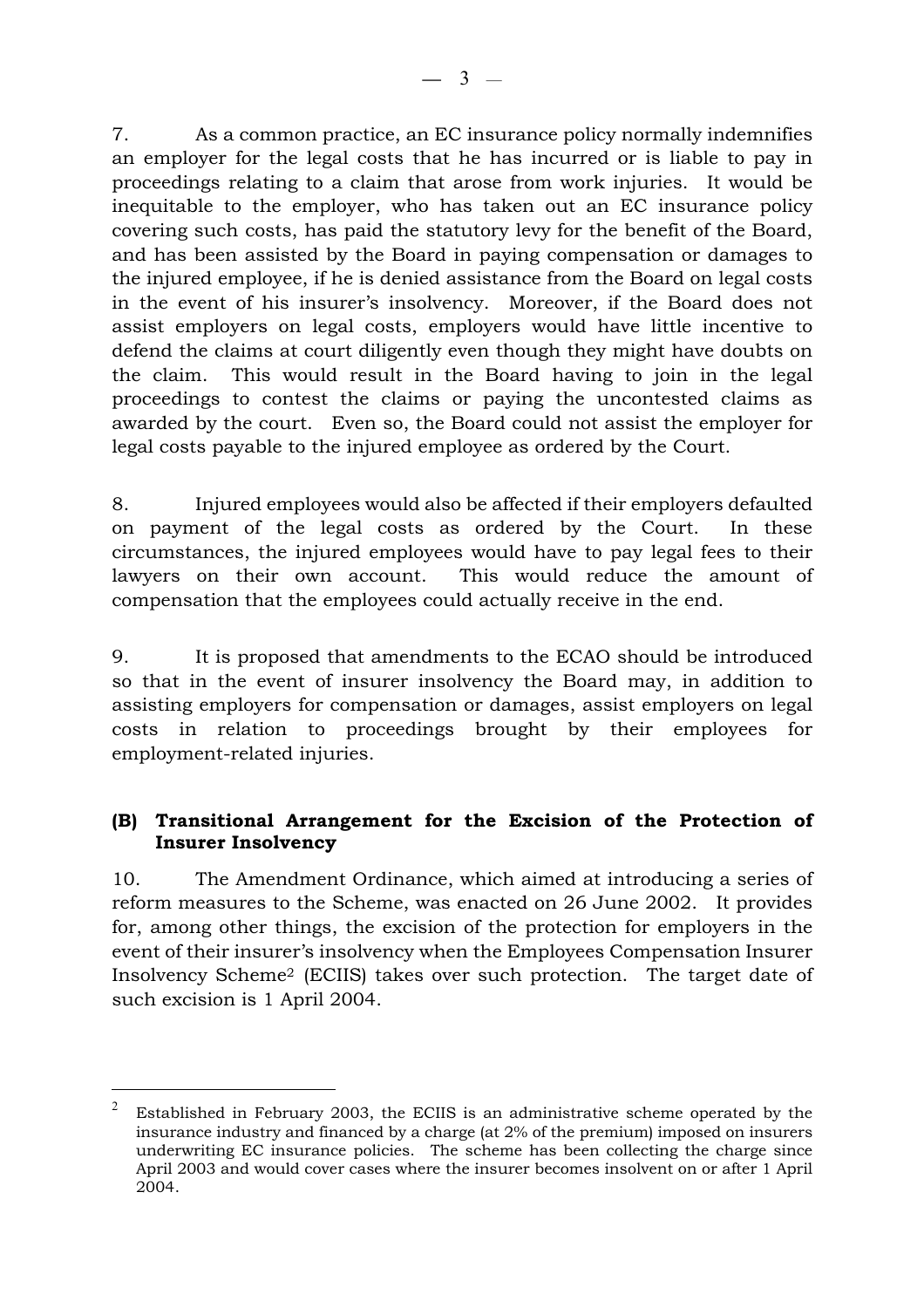11. In order to protect the interests of employers whose insurers had become insolvent before 1 April 2004, it is our policy intention to allow these employers to continue having the right to receive assistance from the Board on or after 1 April 2004. The transitional arrangement is provided for in section 46A(8), which was introduced by the Amendment Ordinance and has not yet come into operation. However, we have identified an ambiguity in the section such that the policy intention cannot be truly reflected.

12. DoJ has advised that the current wordings in section 46A(8) would have the unintended effect of excluding those employers who have been affected by the HIH insolvency from the protection of the ECAO if their liability for compensation or damages is determined on or after 1 April 2004. These employers would also not be entitled to seek assistance under the ECIIS. To achieve the policy intent as mentioned in paragraph 11, it is necessary to amend the relevant provisions on the transitional arrangement. There are now some 180 outstanding HIH cases in court involving more than 90 applicants.

## **THE BILL**

13. The Bill seeks to amend the Employees Compensation Assistance Ordinance and the Employees Compensation Assistance (Amendment) Ordinance 2002. The main provisions of the Bill are summarised below -

- (a) **Clause 2** repeals the existing sections 23 (7) to (10) which deal with the assistance to employers (including a principal contractor) in respect of the costs for making an application under section 17 or 18.
- (b) **Clause 3** adds new sections 23A and 23B to allow the Board, after determining an application under section 17 or 18 in favour of the applicant, to pay the costs incurred by the applicant in making the application, in defending the relevant proceedings as well as the costs ordered by the Court to be payable in respect of those proceedings.
- (c) **Clause 4** amends section 46A(8) (which was enacted by the Amendment Ordinance) to clarify that even after the repeal of the provisions on insurer insolvency under the ECAO, such provisions will continue to apply to employers and principal contractors whose insurer is declared insolvent under section 20 of the ECAO before the repeal, irrespective of whether their liability to pay compensation or damages is determined before, on or after that date.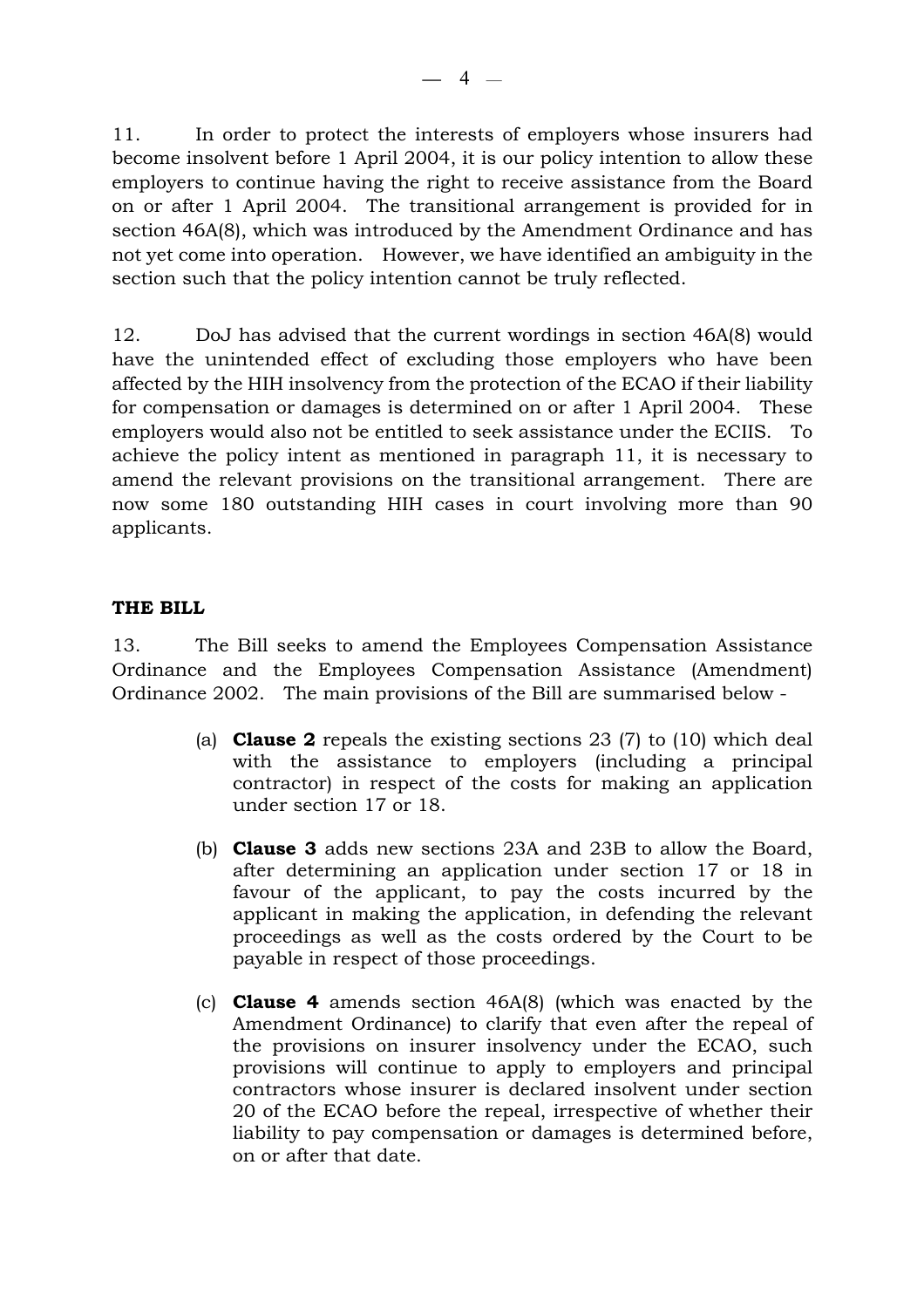**—** 5 —

## **LEGISLATIVE TIMETABLE**

14. The legislative timetable will be -

| Publication in the Gazette                                                | 21 November 2003 |
|---------------------------------------------------------------------------|------------------|
| First Reading and commencement of<br>Second Reading debate                | 3 December 2003  |
| Resumption of Second Reading debate,<br>committee stage and Third Reading | To be notified   |

## **IMPLICATIONS OF THE PROPOSAL**

15. The proposed amendments are in conformity with the Basic Law, including the provisions concerning human rights. They do not affect the current binding effect of the ECAO. The proposal has no productivity, environmental or sustainability implications. It has no financial or staffing implications for the Government.

16. In setting the revised levy rate for the Scheme when the Amendment Ordinance was enacted in June 2002, it was then assumed that the Board is liable to assist employers in respect of legal costs and hence the liability has already been included in the financial projections. The proposal will not therefore lead to further increase in the levy rate for the Board, which is currently set at 3.1% on the premium of EC insurance policies, and hence will not pose additional cost on employers.

## **PUBLIC CONSULTATION**

17. Both the Labour Advisory Board and the Employees Compensation Assistance Fund Board supported the proposal. The LegCo Panel on Manpower was also informed of the proposal and indicated its support.

## **PUBLICITY**

18. A press release will be issued on 21 November 2003. A spokesman from the Labour Department will be available to handle press enquiries.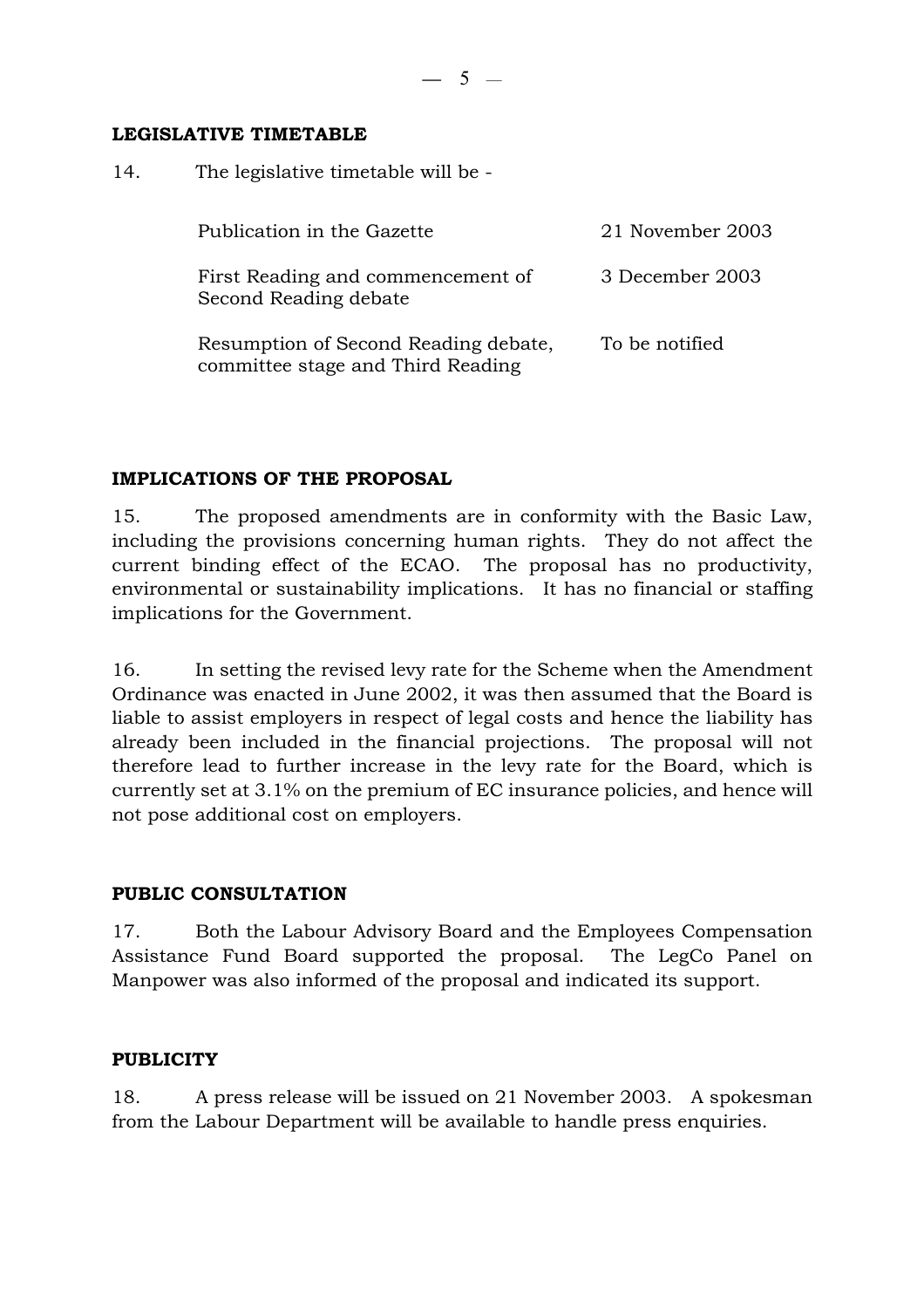## **ENQUIRIES**

19. For enquiries, please contact Mrs Jenny Chan, Assistant Commissioner for Labour (Rights and Benefits) at 2852 4083.

Economic Development and Labour Bureau Labour Department 19 November 2003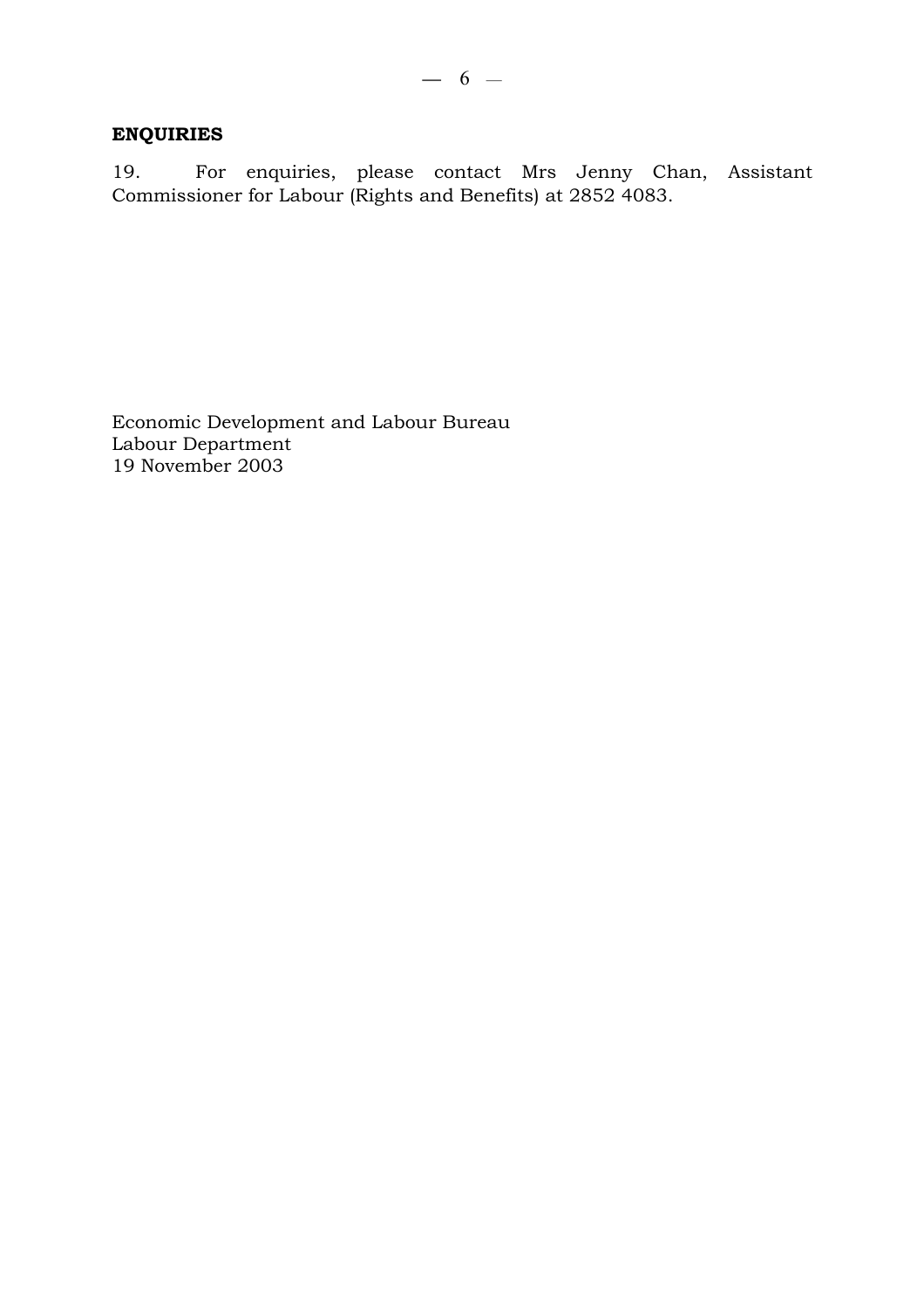#### A BILL

#### To

Amend -

- (a) the Employees Compensation Assistance Ordinance, to empower the Employees Compensation Assistance Fund Board to make payments in favour of employers and certain principal contractors in respect of costs of proceedings; and
- (b) the Employees Compensation Assistance (Amendment) Ordinance 2002, to enable such employers and principal contractors to apply to the Board in respect of their liability for compensation or damages for employment-related injury, irrespective of whether the liability is determined before, on or after the commencement of certain provisions of that amendment Ordinance.

Enacted by the Legislative Council.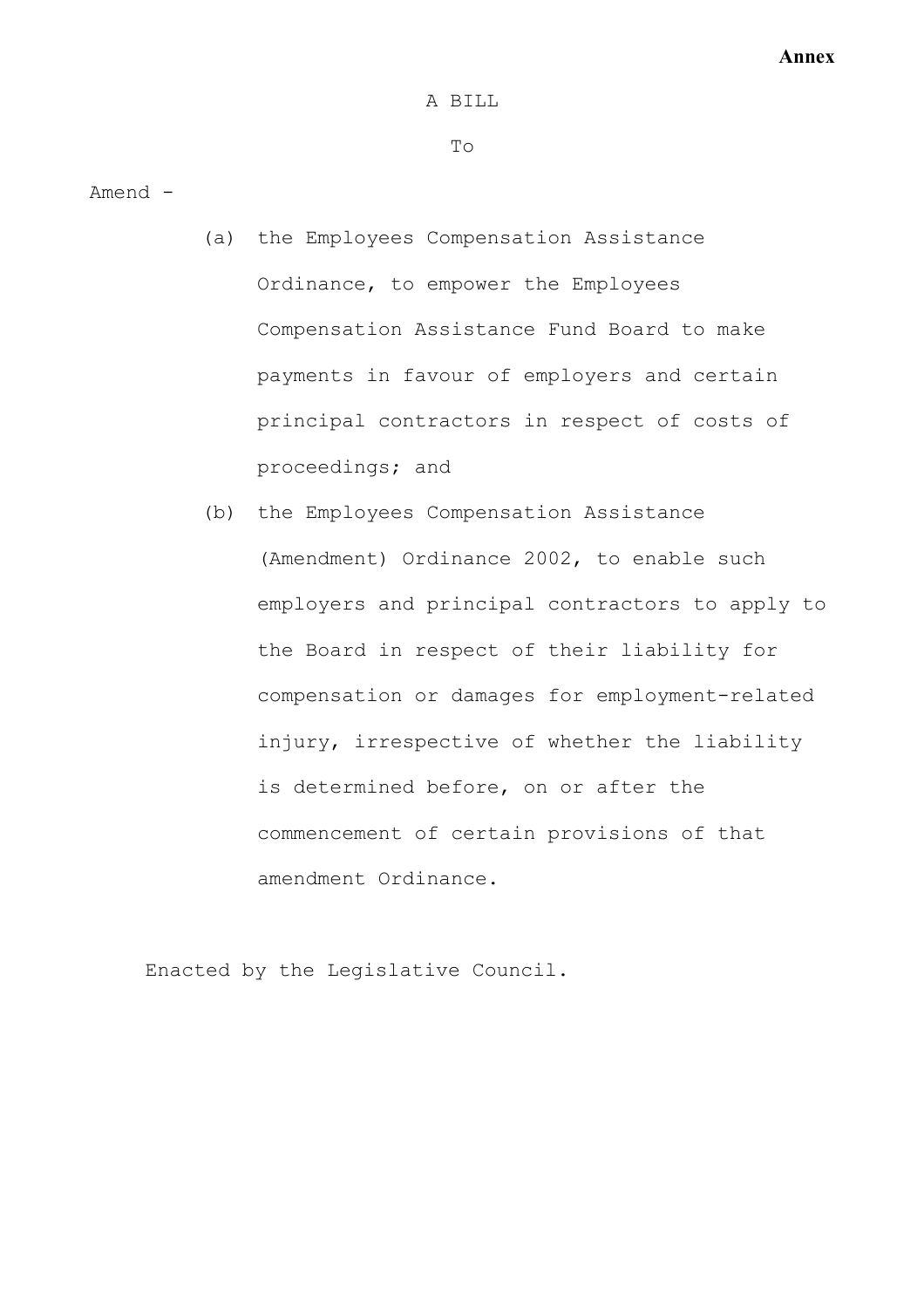### **1. Short title**

 This Ordinance may be cited as the Employees Compensation Assistance (Miscellaneous Amendments) Ordinance 2003.

#### PART 1

## AMENDMENTS TO EMPLOYEES COMPENSATION ASSISTANCE ORDINANCE

### **2. Costs: Payment in favour of employees**

 Section 23 of the Employees Compensation Assistance Ordinance (Cap. 365) is amended –

- (a) by repealing subsections  $(7)$  to  $(10)$ ;
- (b) in subsection (11), by repealing "principal application" and substituting "application under section 16".

### **3. Sections added**

The following are added –

"**23A. Costs: Payment in favour of employers** 

(1) In this section –

"application" (申請) means an application under section

17 or 18;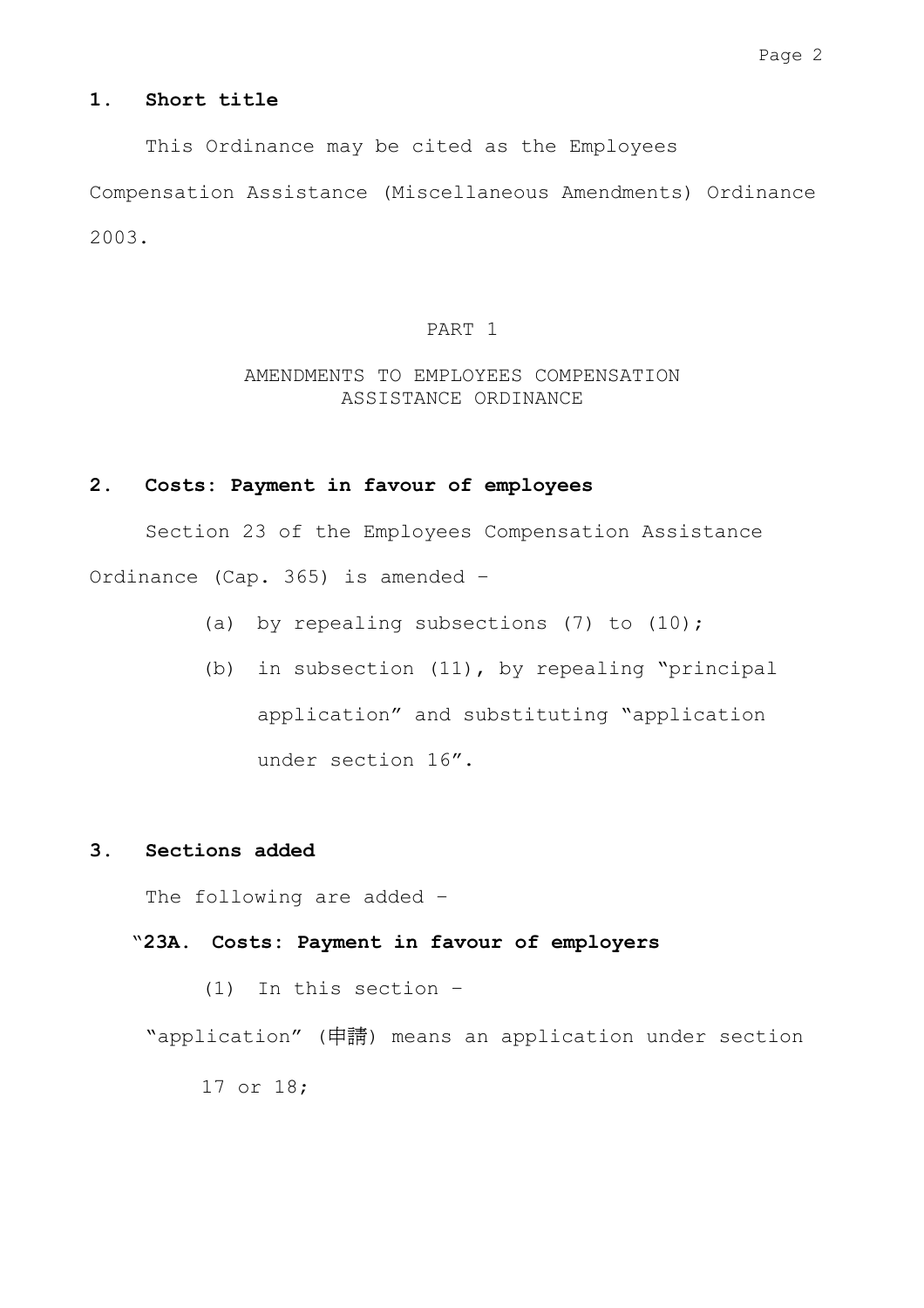"relevant court" (相關法庭) means, in relation to costs incurred or payable in respect of relevant proceedings, the court before which those proceedings took place;

- "relevant policy of insurance" (相關保險單) means, in relation to an application, the policy of insurance to which the application relates;
- "relevant proceedings" (相關訴訟) means, in relation to an application, the proceedings of which the subject is, or has been, the compensation or damages to which the application relates.

(2) Subject to subsection (3), if the Board has determined an application in favour of the applicant, the Board may make a payment from the Fund for the purpose of paying on behalf of the applicant, or indemnifying the applicant for having incurred or paid, any or all of the following costs -

- (a) costs incurred by the applicant in making the application;
- (b) costs incurred by the applicant in defending the relevant proceedings;
- (c) costs ordered by the relevant court to be payable by the applicant in respect of the relevant proceedings to the person who is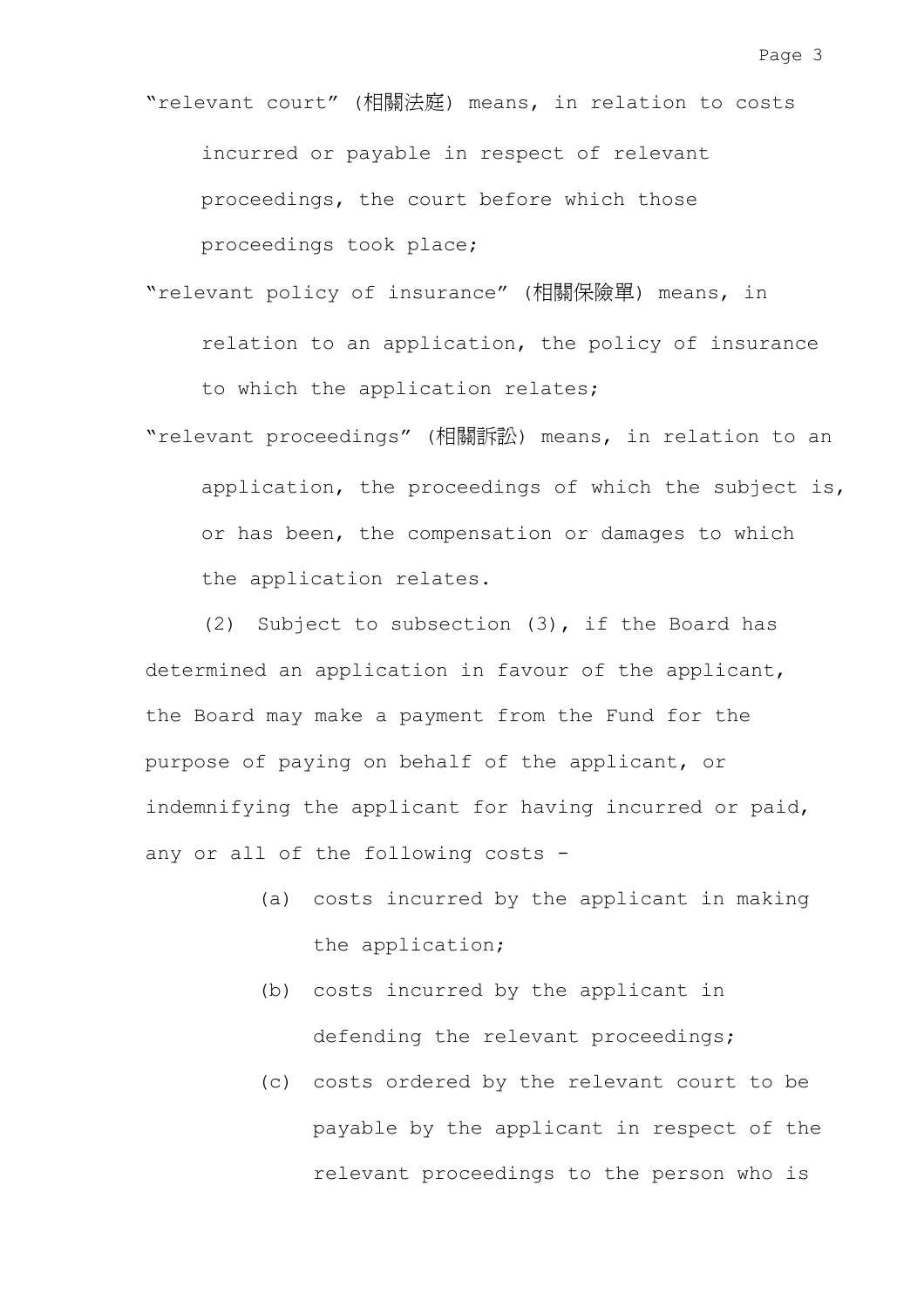entitled to receive the compensation or damages concerned (whether the amount of the costs payable is subsequently agreed or ascertained by taxation).

(3) The Board may only make a payment in respect of the costs mentioned in subsection (2)(b) or (c) if the relevant policy of insurance indemnifies the applicant in respect of the applicant's liability for the costs concerned.

(4) The amount that may be paid in respect of the costs mentioned in subsection (2)(a) shall not exceed –

- (a) if those costs have been taxed on the common fund basis, the amount so allowed; or
- (b) in any other case, such amount as in the opinion of the Board would be allowed on taxation of those costs by the District Court on that basis.

(5) Subject to subsection (7), the amount that may be paid in respect of the costs mentioned in subsection  $(2)$  (b) shall not exceed -

> (a) if those costs have been taxed on the common fund basis, the amount so allowed; or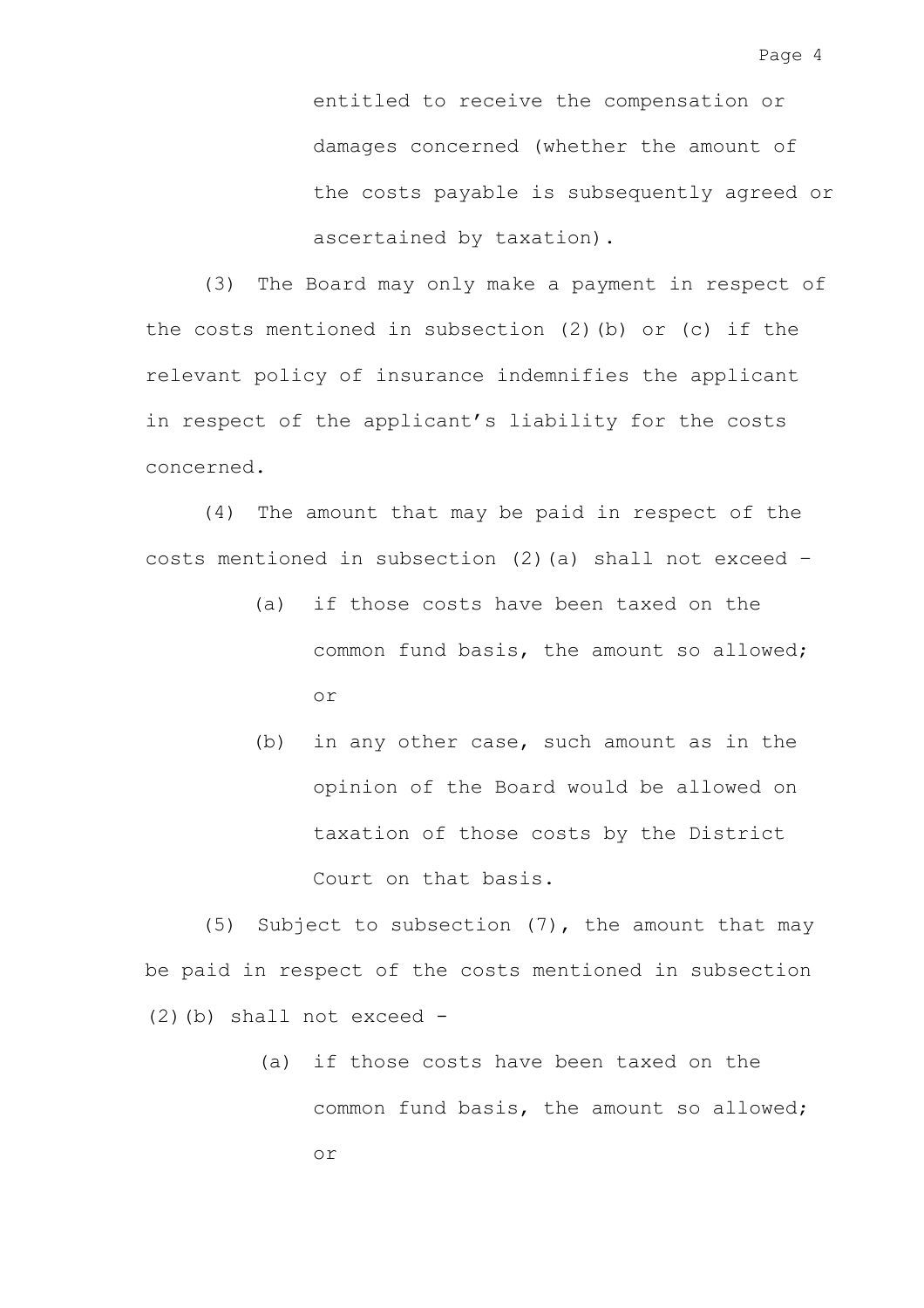(b) in any other case, such amount as in the opinion of the Board would be allowed on taxation of those costs by the relevant court on that basis.

(6) Subject to subsection (7), the amount that may be paid in respect of the costs mentioned in subsection  $(2)(c)$  shall not exceed -

- (a) if those costs have been taxed on the party and party basis, the amount so allowed; or
- (b) in any other case, such amount as in the opinion of the Board would be allowed on taxation of those costs by the relevant court on that basis.

(7) The amount that may be paid in respect of the costs mentioned in subsection (2)(b) and (c) shall not exceed the amount that the applicant is entitled to receive under the relevant policy of insurance in respect of those costs.

### **23B. Provisions ancillary to section 23A**

(1) In determining under section 23A whether to make a payment in favour of the applicant of an application under section 17 or 18, and if so, the amount to be paid, the Board shall have regard to -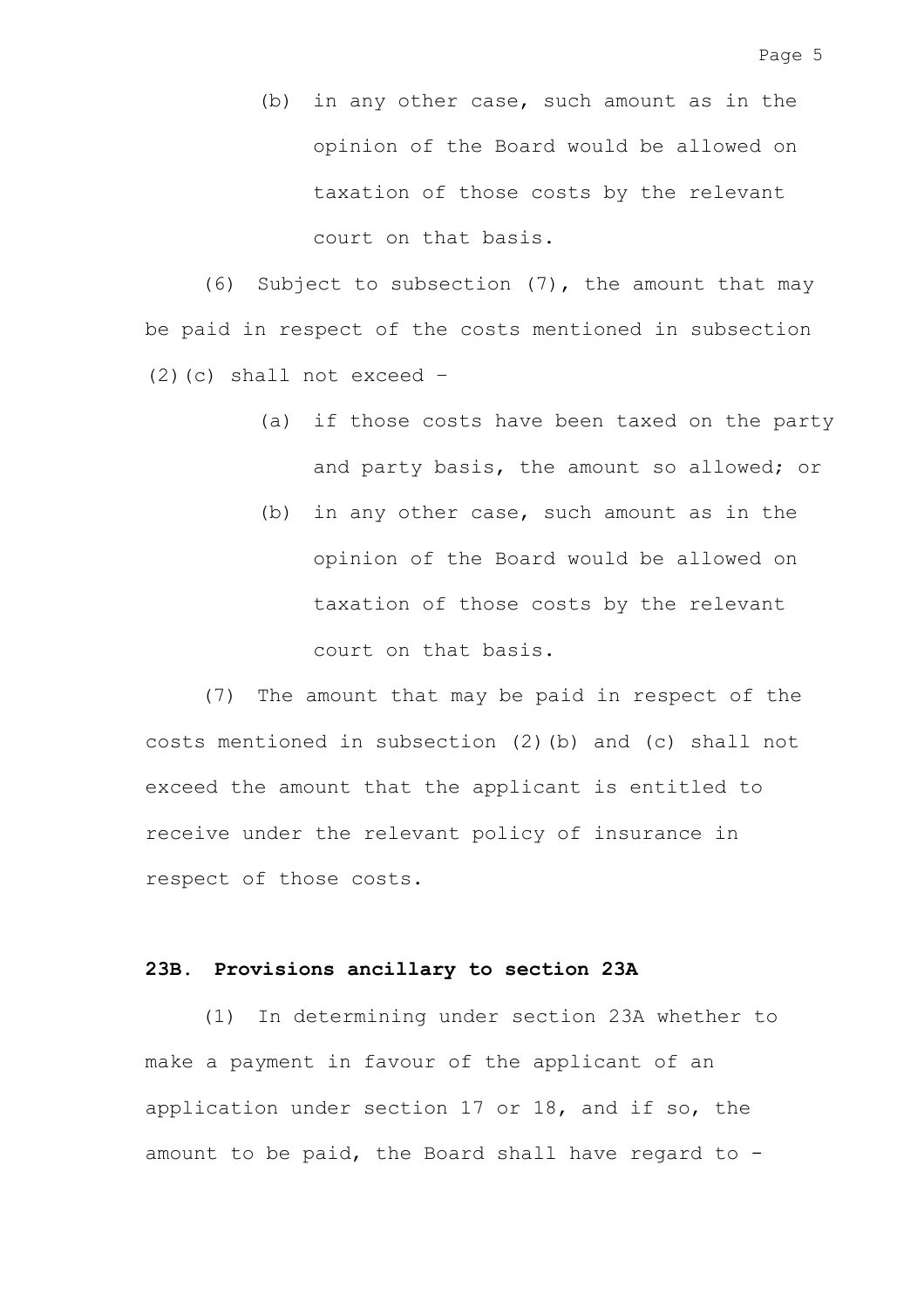- (a) whether and at what time the applicant notified the Board of the likelihood that the applicant would make a claim with the Board (be it for compensation, damages or costs);
- (b) whether any part of the costs concerned was, in the opinion of the Board, unnecessary or wasteful; and
- (c) if the determination relates to the costs mentioned in section  $23A(2)$  (b) or (c) -
	- (i) whether the liability to pay the costs concerned is attributed to compliance by the applicant with instructions from an insurer; and
	- (ii) whether the Board has intervened in the proceedings concerned, or defended the same as an interested party.

(2) In no case is the Board liable under section 23A for the costs of an insolvent insurer, whether incurred before, on or after the insolvency.

(3) An amount determined under section 23A becomes payable when the amount determined in respect of the application under section 17 or 18 becomes payable.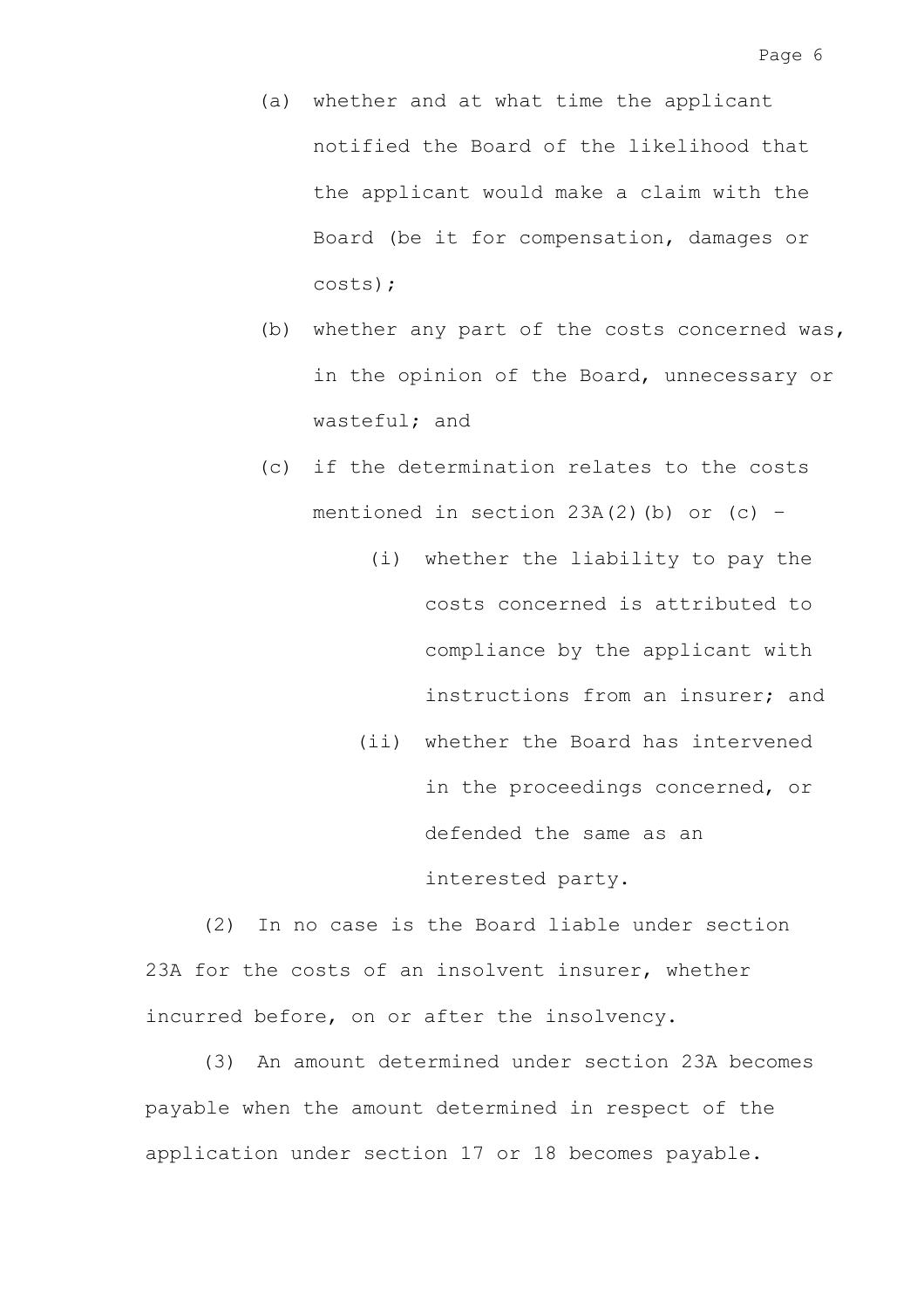- (4) The Board may make a payment in respect of
	- (a) any of the costs mentioned in section 23A(2) even if the application under section 17 or 18 was determined by the Board before the commencement of the Employees Compensation Assistance (Miscellaneous Amendments) Ordinance 2003 ( of 2003);
	- (b) the costs mentioned in section 23A(2)(a) or (b) even if the costs concerned were incurred before that commencement; or
	- (c) the costs mentioned in section 23A(2)(c) even if those costs were ordered before that commencement by a court to be payable.".

#### PART 2

### AMENDMENTS TO EMPLOYEES COMPENSATION ASSISTANCE (AMENDMENT) ORDINANCE 2002

### **4. Section added**

 Section 30 of the Employees Compensation Assistance (Amendment) Ordinance 2002 (16 of 2002) is amended, in the new section 46A –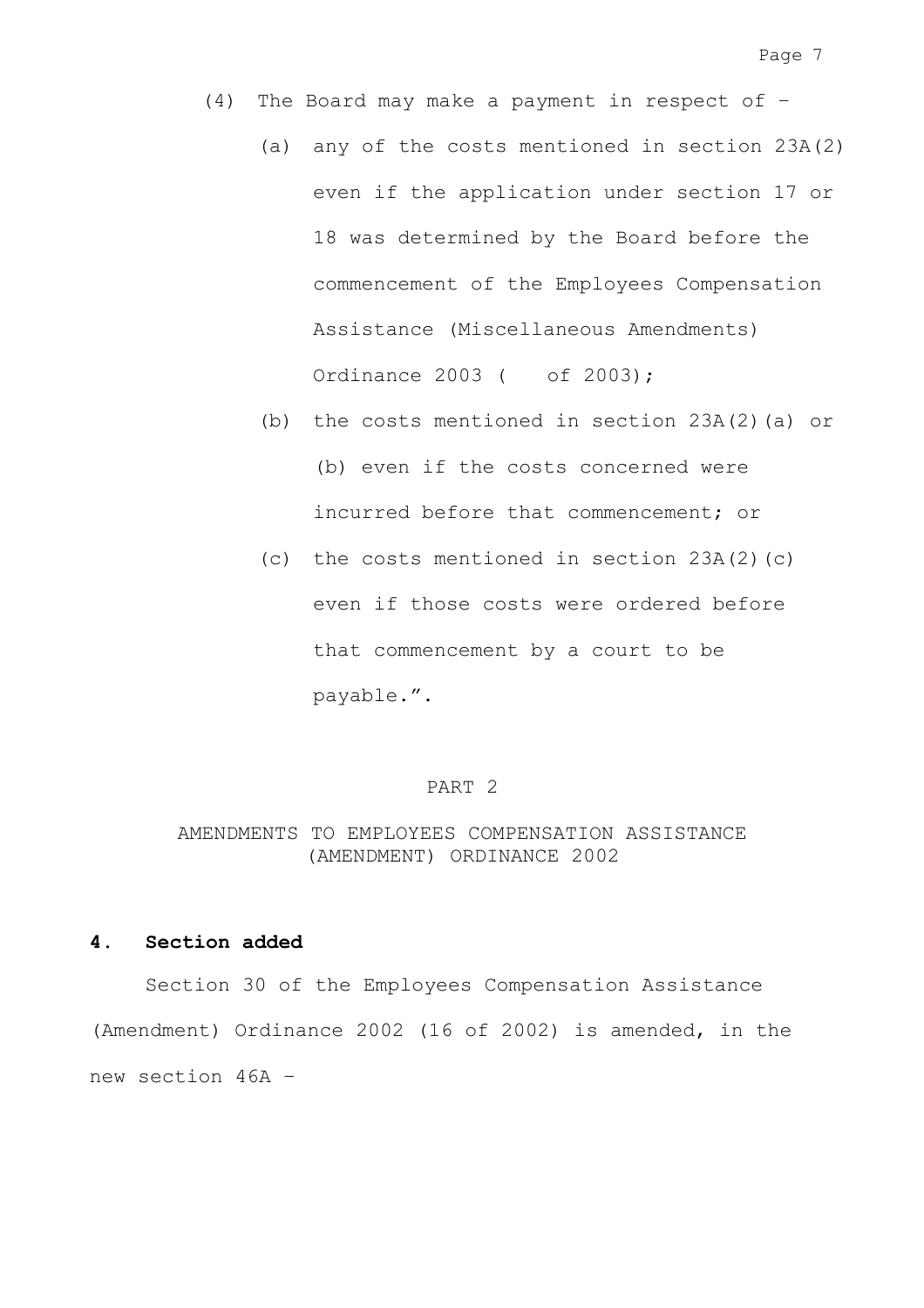(b) by repealing subsection (8) and substituting -

"(8) Despite the commencement of subsection (2), an employer, or a principal contractor who has taken out a policy of insurance in accordance with section 40(1B) of the Employees' Compensation Ordinance (Cap. 282), may apply under the repealed section 17 or repealed section 18 as if the section had not been repealed, if the application relates to an insurer in respect of whom a notice has been published, before that commencement, under section 20.

(8A) Despite the commencement of subsection (2), this Ordinance as in force immediately before that commencement shall continue to have force in relation to –

> (a) an application that is made before that commencement under section 17 or 18 (whether the application has been determined by the Board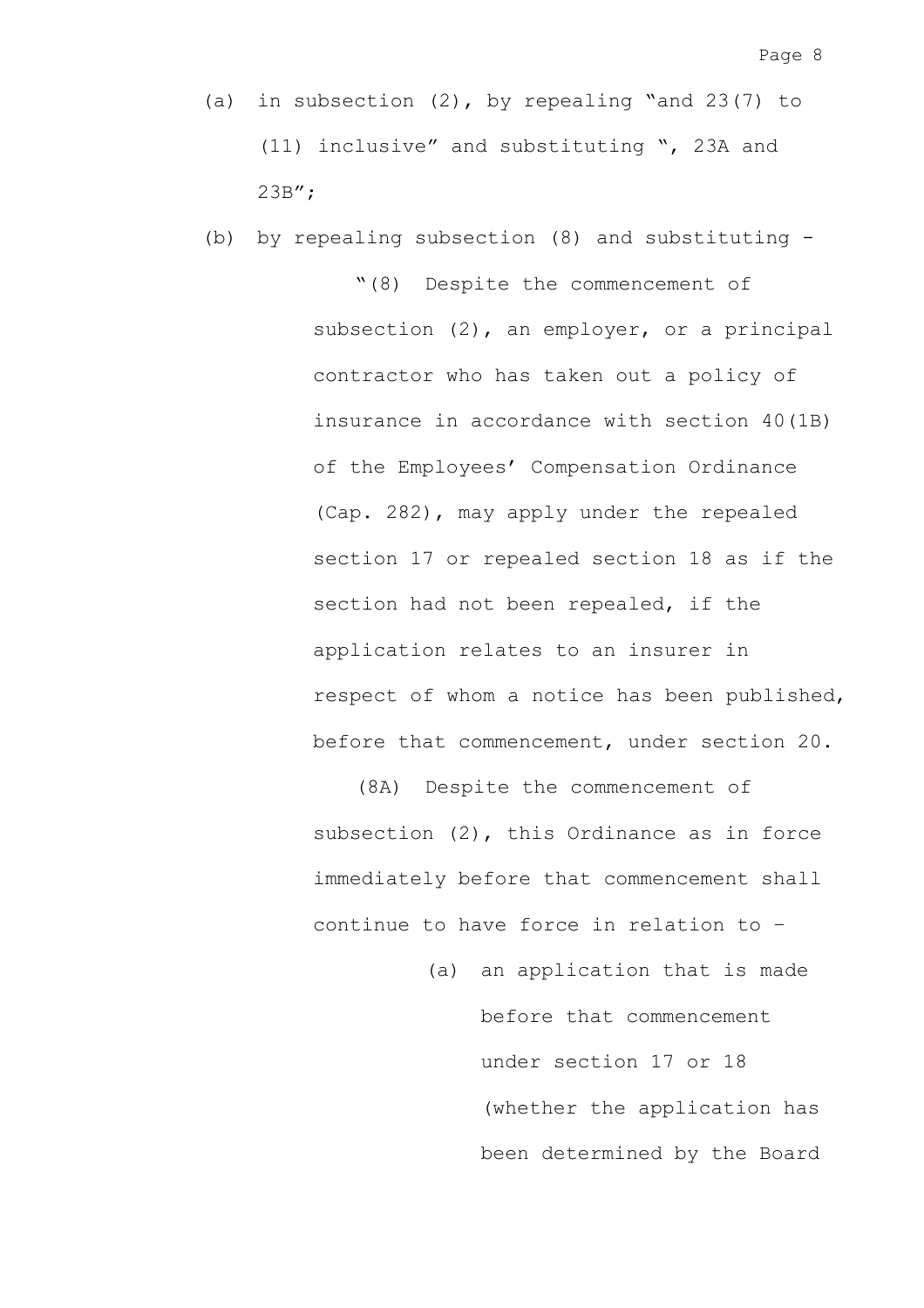before that commencement); and

(b) an application that is made under the repealed section 17 or repealed section 18 by virtue of subsection (8).".

#### **Explanatory Memorandum**

 This Bill amends the Employees Compensation Assistance Ordinance (Cap. 365) ("principal Ordinance") and the Employees Compensation Assistance (Amendment) Ordinance 2002 (16 of 2002)("amendment Ordinance").

2. Both the principal Ordinance and the amendment Ordinance contain provisions relating to employers and principal contractors who have taken out policies of insurance covering the liability in respect of compensation or damages for employment-related injury. The proposed amendments relate to a situation where an insurer who, after issuing such a policy of insurance, has become insolvent.

3. The main provisions of the Bill are explained below -

#### PART 1

(a) Part 1 amends the principal Ordinance. Under section 17 or 18 of the principal Ordinance, an employer or principal contractor in such a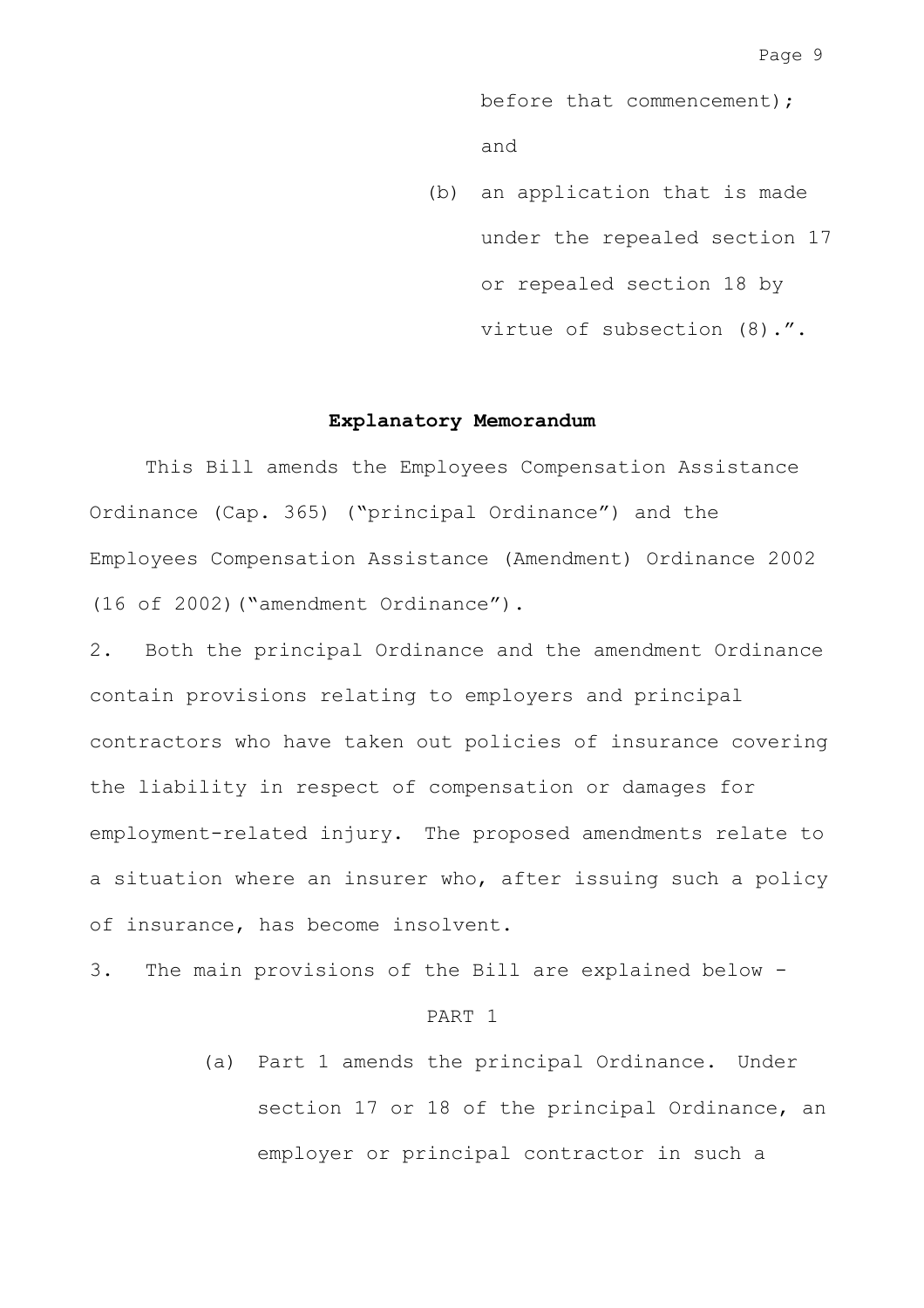situation may apply to the Employees Compensation Assistance Fund Board ("Board") for payment from the Employees Compensation Assistance Fund ("Fund") for assistance in paying compensation or damages. Under section 23 of the principal Ordinance, if the Board determines the application in favour of the applicant, the Board may also make a payment from the Fund in respect of the costs that are incurred by the applicant in making the application.

- (b) The purpose of clause 3 is to empower the Board to make payments in favour of the applicant in respect of costs of proceedings. If the compensation or damages are or have been the subject of proceedings, it is proposed that the Board may also make payments in respect of –
	- (i) the costs incurred by the applicant in defending those proceedings; and
	- (ii) the costs ordered by a court to be payable by the applicant in respect of those proceedings to the person who is entitled to receive the compensation or damages.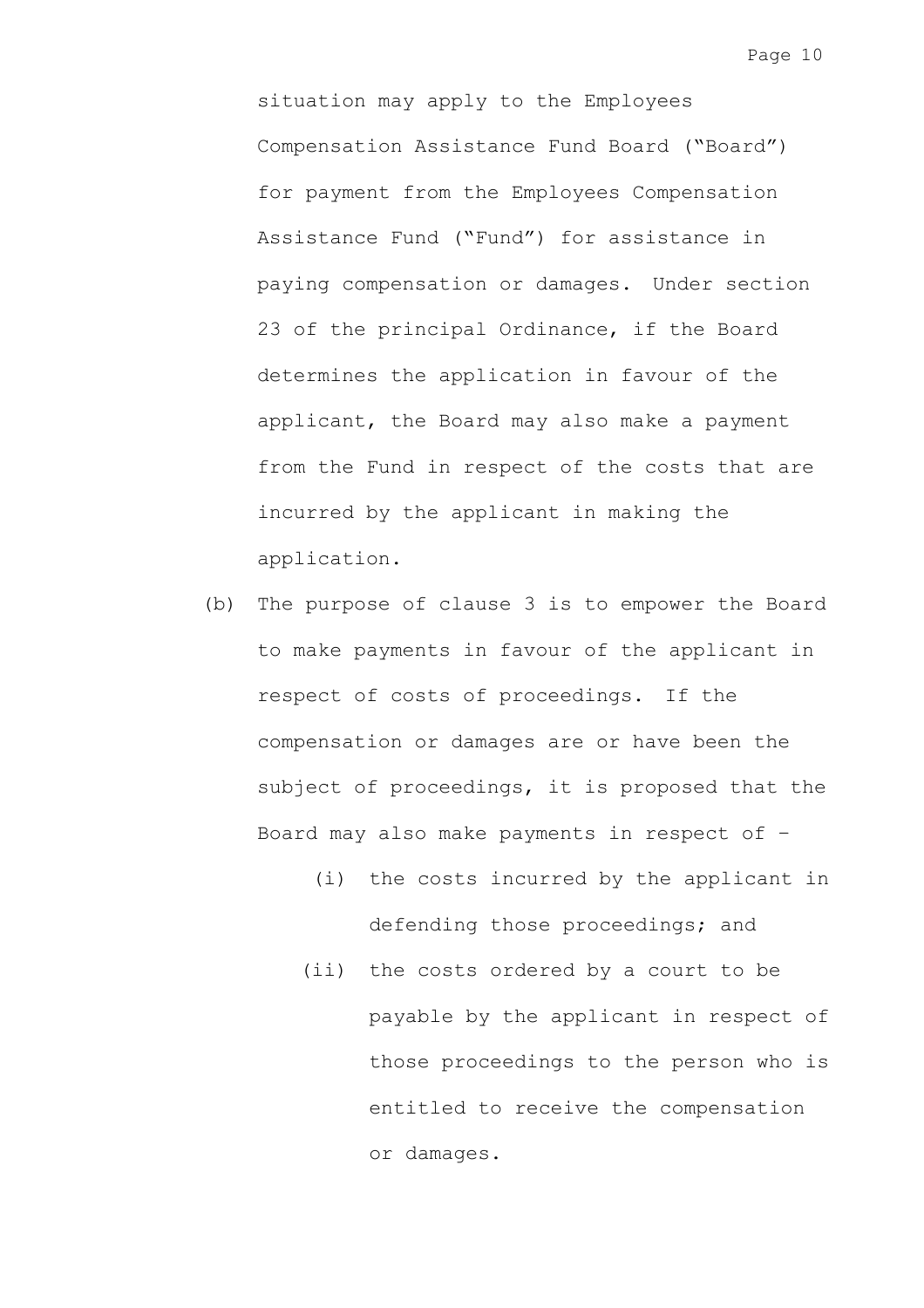#### PART 2

- (c) Part 2 relates to two of the new subsections that are to be added by the amendment Ordinance to section 46A of the principal Ordinance (i.e. section  $46A(2)$  and  $(8)$ ). Those subsections have not yet commenced operation.
- (d) When section 46A(2) commences operation, sections 17 and 18 and certain other provisions of the principal Ordinance will be repealed. Section 46A(8) provides that if before that commencement a person *is entitled* to apply under section 17 or 18, that person may do so after that commencement as if the section had not been repealed.
- (e) Clause 4 amends section 46A(8) to clarify that the person may apply after that commencement under the repealed section 17 or repealed section 18, irrespective of whether the liability for the compensation or damages concerned is determined before, on or after that commencement.
- (f) Clause 4 also provides that those repealed provisions of the principal Ordinance continue